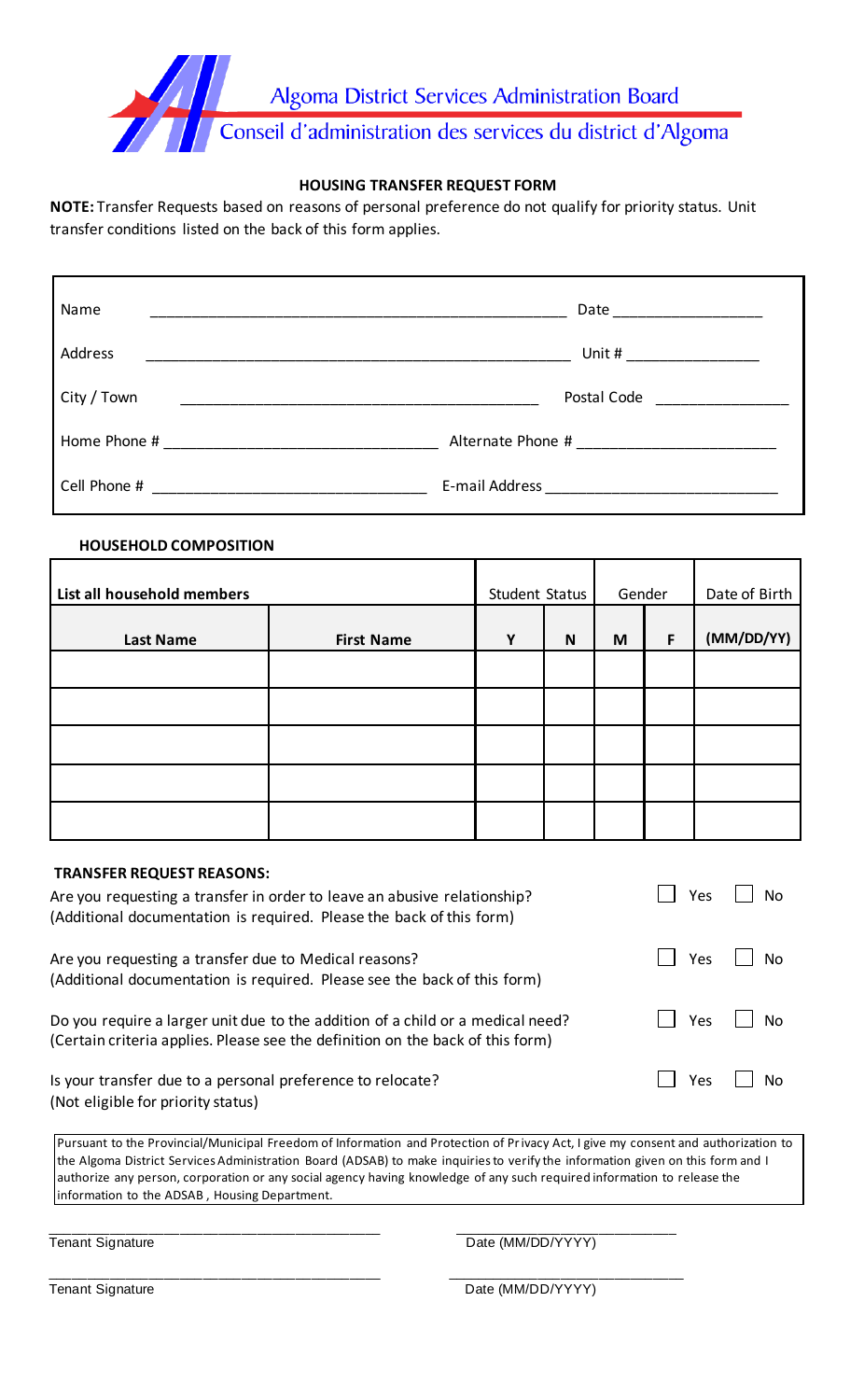

# **INTERNAL TRANSFER INFORMATION**

We may inspect your unit before processing your request. You will be required to pay the cost of any damages (over and above regular wear and tear) in full before you are approved for a transfer**.**

The following criteria is applied to unit transfer requests:

- Tenant must have lived in their current accommodation for 12 (twelve) consecutive months
- Tenant must not have any arrears at the time of application or at the time of offer
- Tenant must not have received more than 2 (two) previous transfers
- Unit inspection may be required

| <b>ABUSE/TRAFFICKING</b> | Transfer requests due to domestic violence or human trafficking may be<br>given special consideration if their personal safety or the safety of<br>another household member is at risk because of abuse by someone with<br>whom they live with. Priority may be given in order to help the applicant<br>separate from the abuser. The Request for Domestic Violence/Human<br>Trafficking Form is required along with this Internal Transfer Request<br>Form. Unit inspection may not be required, however tenant may be<br>responsible for any damages to the unit.  |
|--------------------------|----------------------------------------------------------------------------------------------------------------------------------------------------------------------------------------------------------------------------------------------------------------------------------------------------------------------------------------------------------------------------------------------------------------------------------------------------------------------------------------------------------------------------------------------------------------------|
| <b>MEDICAL</b>           | Consideration may be given to an applicant that has physical limitations<br>and their health is significantly compromised because of the unit type<br>they currently occupy. The Request for Medical Priority Status Form is<br>required along with this Internal Transfer Application. Special<br>consideration may also be given to tenants with special hardships and/or<br>in situations of extreme risk and where relocation would reduce the risk<br>and/or hardship. Individual circumstances must be approved, additional<br>documentation will be required. |
| <b>OVERHOUSED</b>        | Tenants currently occupying a unit that has more bedrooms than their<br>household composition allows for. Unit inspection may not be required;<br>however, tenants will be responsible for any damages to their unit.                                                                                                                                                                                                                                                                                                                                                |
| <b>UNDERHOUSED</b>       | Tenants currently occupying a unit that does not have enough bedrooms<br>for their household composition or their household medical needs.                                                                                                                                                                                                                                                                                                                                                                                                                           |

| <b>Office Use Only</b>     |                                                               |
|----------------------------|---------------------------------------------------------------|
| Type of Transfer           | Domestic Violence/Human Trafficking                           |
|                            | Medical                                                       |
|                            | Overhoused                                                    |
|                            | Underhoused                                                   |
|                            | $\Box$ Personal Preference (no priority applied)              |
|                            |                                                               |
| Transfer                   |                                                               |
|                            | Unit inspection required $\Box$ Arrears at time of request \$ |
| Approved                   | Denied<br>Date (MM/DD/YYYY)<br>By                             |
| <b>Additional Comments</b> |                                                               |
|                            |                                                               |
|                            |                                                               |
|                            |                                                               |
|                            |                                                               |
|                            |                                                               |
|                            |                                                               |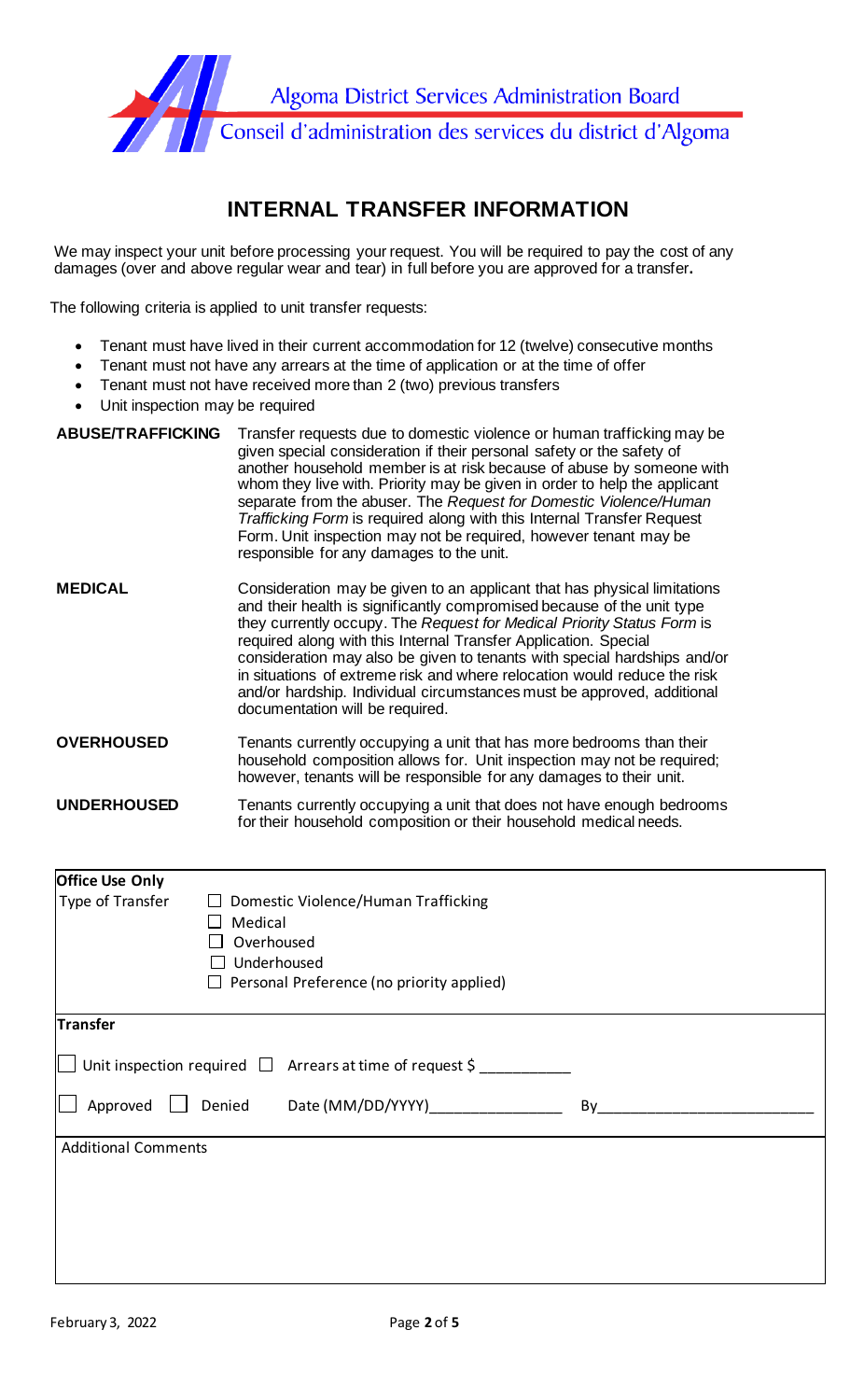Algoma District Services Administration Board

Conseil d'administration des services du district d'Algoma

# **Program/Property Selection**

 $\Box$  I wish to apply for the Algoma Housing Subsidy (Do not complete the Property Selection) and/or;

 $\Box$  I wish to apply for a subsidized/market rent unit (Complete the Property Selection)

The ADSAB Housing Services Waitlist is a chronological waitlist. We maintain the waitlist in compliance with the Housing Services Act, 2011 and our local rules and standards. Your place on the ADSAB wait list depends on the date that we receive your application including all required documents.

Households only receive **one** offer of subsidized or market housing. Therefore, it is very important that you only select the sites where you would accept an offer. However, you can apply for both types of support. If you refuse an offer of the AHS, you will remain on the list for the housing selected below.

#### **Affordability:**

**BLIND RIVER** 

Subsidized = Rent is geared to your income Market = No Subsidy, Market Rent is charged Affordable = Rent is 75% of the average market rent for the area

# **\*\*\*\*\*\*\*\*\*Please ONLY select site(s) you would accept an offer for\*\*\*\*\*\*\*\*\*\*\***

| <b>BLIND RIVER</b>     |                |                |                 |                     |               |  |  |
|------------------------|----------------|----------------|-----------------|---------------------|---------------|--|--|
| <b>PROJECT</b>         | <b>AGE REQ</b> | <b>Bdrm</b>    | <b>Provider</b> | Affordability       | <b>Select</b> |  |  |
| 10 Hudson St. Apts.    | $50+$          | $\mathbf{1}$   | ADSAB           | Subsidized & Market |               |  |  |
| 12 Hudson St. Apts.    | $60+$          | $\mathbf{1}$   | ADSAB           | Subsidized & Market |               |  |  |
| 16 Michigan St. Apts.  | $50+$          | $\mathbf{1}$   | ADSAB           | Subsidized & Market |               |  |  |
| 176 Youngfox Rd. Apts. | Family         | $\overline{2}$ | ADSAB           | Subsidized & Market |               |  |  |
| Youngfox Rd. Homes     | Family         | 3, 4, 5        | ADSAB           | Subsidized & Market |               |  |  |
| Labbe Ave. Homes       | Family         | 2, 3           | ADSAB           | Subsidized & Market |               |  |  |
| Laborne Ave. Homes     | Family         | 3, 4           | ADSAB           | Subsidized & Market |               |  |  |
| Patricia Ave. Homes    | Family         | 2              | ADSAB           | Subsidized & Market |               |  |  |
| Hiawatha St. Homes     | Family         | 3              | ADSAB           | Subsidized & Market |               |  |  |
| Indiana Ave. Homes     | Family         | 4, 5           | ADSAB           | Subsidized & Market |               |  |  |

| <b>ELLIOT LAKE</b>     |                |              |                 |                     |               |  |
|------------------------|----------------|--------------|-----------------|---------------------|---------------|--|
| <b>PROJECT</b>         | <b>AGE REQ</b> | <b>Bdrm</b>  | <b>Provider</b> | Affordability       | <b>Select</b> |  |
| 70 Hillside Dr. Apts.  | $50+$          | $\mathbf{1}$ | <b>ADSAB</b>    | Subsidized & Market |               |  |
| 80 Hillside Dr. Apts.  | $50+$          | $\mathbf{1}$ | <b>ADSAB</b>    | Subsidized & Market |               |  |
| 19 Beckett Blvd. Apts. | Family         | 1, 2         | <b>ADSAB</b>    | Subsidized & Market |               |  |
| 35 Beckett Blvd. Apts. | Family         | 1, 2         | ADSAB           | Subsidized & Market |               |  |
| 4 Pine Rd.             | Family         | 1, 2, 3      | Private         | Subsidized          |               |  |
| 40 Beckett Blvd.       | Family         | 3            | <b>ADSAB</b>    | Affordable          |               |  |
| 20 Pearson Dr.         | Family         | 3            | <b>ADSAB</b>    | Affordable          |               |  |
| 7 Laprairie Cres.      | Family         | 3            | <b>ADSAB</b>    | Affordable          |               |  |
| 8 Laprairie Cres.      | Family         | 3            | <b>ADSAB</b>    | Affordable          |               |  |
| 9 Laprairie Cres.      | Family         | 3            | <b>ADSAB</b>    | Affordable          |               |  |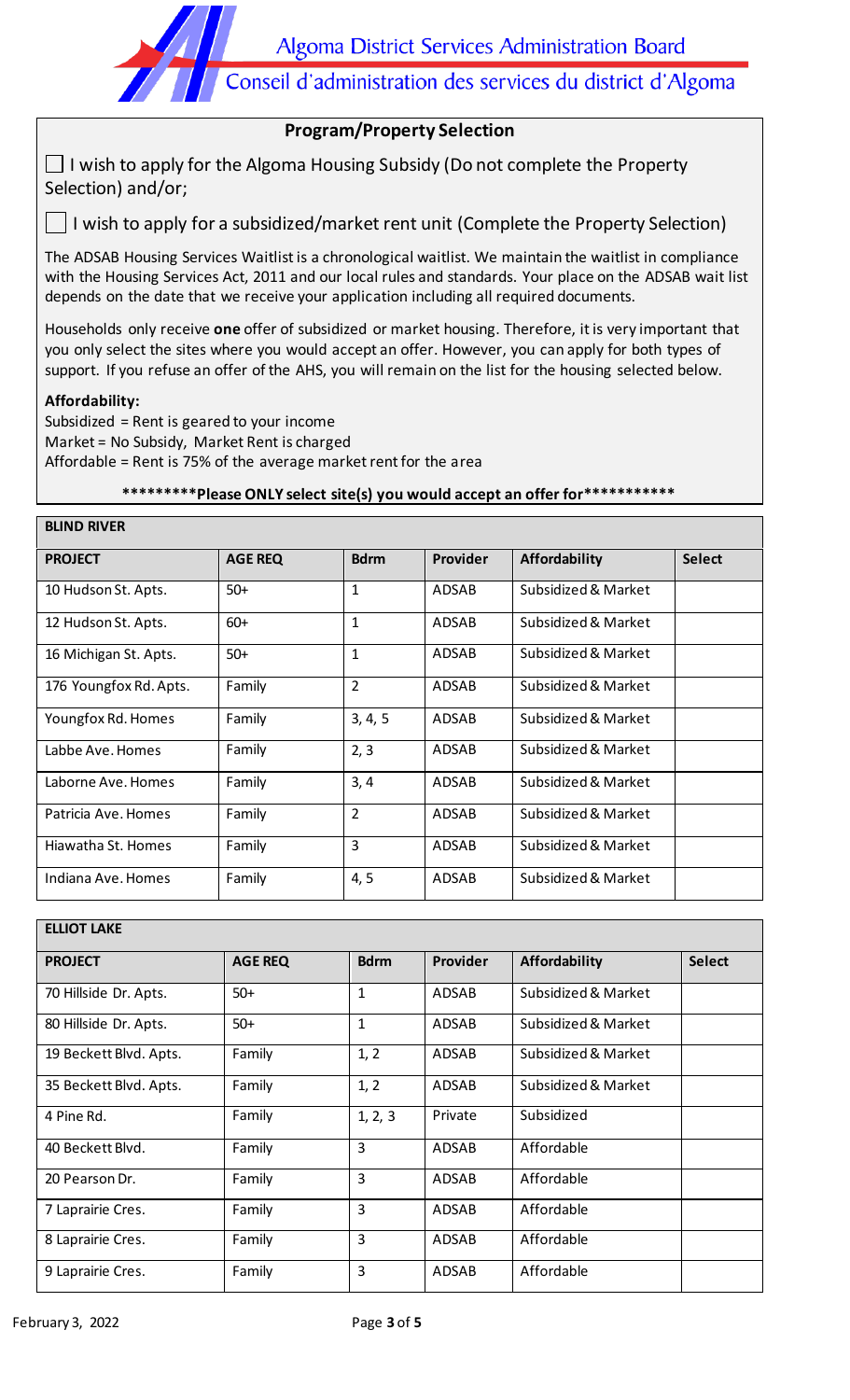Algoma District Services Administration Board<br>Conseil d'administration des services du district d'Algoma

| 20 Farrell Cres. | Family | 3 | <b>ADSAB</b> | Affordable |
|------------------|--------|---|--------------|------------|
| 118 Esten Dr.    | Family |   | ADSAB        | Affordable |
| 102 Taylor Blvd. | Family | 3 | ADSAB        | Affordable |
| 43 Taylor Blvd.  | Family | 3 | ADSAB        | Affordable |
| 46 Capillo Rd.   | Family |   | <b>ADSAB</b> | Affordable |

| <b>SPANISH</b>        |                |             |          |                     |               |
|-----------------------|----------------|-------------|----------|---------------------|---------------|
| <b>PROJECT</b>        | <b>AGE REQ</b> | <b>Bdrm</b> | Provider | Affordability       | <b>Select</b> |
| 25 Hamilton Ave Apts. | $50+$          |             | ADSAB    | Subsidized & Market |               |

#### **IRON BRIDGE**

| <b>PROJECT</b>       | <b>AGE REQ</b> | <b>Bdrm</b> | Provider | Affordability       | <b>Select</b> |
|----------------------|----------------|-------------|----------|---------------------|---------------|
| 2 Riverview Dr Apts. | $50+$          |             | ADSAB    | Subsidized & Market |               |

| <b>THESSALON</b>    |                |             |              |                     |               |
|---------------------|----------------|-------------|--------------|---------------------|---------------|
| <b>PROJECT</b>      | <b>AGE REQ</b> | <b>Bdrm</b> | Provider     | Affordability       | <b>Select</b> |
| 42 Algoma Ave Apts. | $65+$          |             | ADSAB        | Subsidized & Market |               |
| 45 Algoma Ave Apts. | $50+$          |             | ADSAB        | Subsidized & Market |               |
| Walker St. Homes    | Family         | 2, 3, 4     | <b>ADSAB</b> | Subsidized & Market |               |
| 135 Dawson Street   | $50+$          | 1, 2        | <b>ADSAB</b> | Affordable          |               |

# **BRUCE MINES**

| <b>PROJECT</b>      | <b>AGE REQ</b> | <b>Bdrm</b> | Provider     | Affordability       | <b>Select</b> |
|---------------------|----------------|-------------|--------------|---------------------|---------------|
|                     |                |             |              |                     |               |
| 5 Robinson Dr Apts. | $50+$          |             | <b>ADSAB</b> | Subsidized & Market |               |
|                     |                |             |              |                     |               |

| <b>ECHOBAY</b>       |                |             |                 |                     |               |  |
|----------------------|----------------|-------------|-----------------|---------------------|---------------|--|
| <b>PROJECT</b>       | <b>AGE REQ</b> | <b>Bdrm</b> | <b>Provider</b> | Affordability       | <b>Select</b> |  |
| 141A Church St Apts. | $50+$          | 1, 2        | ADSAB           | Affordable          |               |  |
| 141B Church St Apts. | $50+$          | 1, 2        | ADSAB           | Affordable & Market |               |  |

| <b>HILTON BEACH</b>  |                |             |          |                     |               |  |
|----------------------|----------------|-------------|----------|---------------------|---------------|--|
| <b>PROJECT</b>       | <b>AGE REQ</b> | <b>Bdrm</b> | Provider | Affordability       | <b>Select</b> |  |
| 3129 South St. Apts. | $50+$          |             | ADSAB    | Subsidized & Market |               |  |
|                      |                |             |          |                     |               |  |
|                      |                |             |          |                     |               |  |

| <b>RICHARDS LANDING</b>  |                |             |            |                     |               |  |
|--------------------------|----------------|-------------|------------|---------------------|---------------|--|
| <b>PROJECT</b>           | <b>AGE REQ</b> | <b>Bdrm</b> | Provider   | Affordability       | <b>Select</b> |  |
| 1207A Catherine St Apts. | $65+$          | 1, 2        | Non-Profit | Subsidized & Market |               |  |
| 1207B Catherine St Apts. | $50+$          |             | ADSAB      | Affordable & Market |               |  |